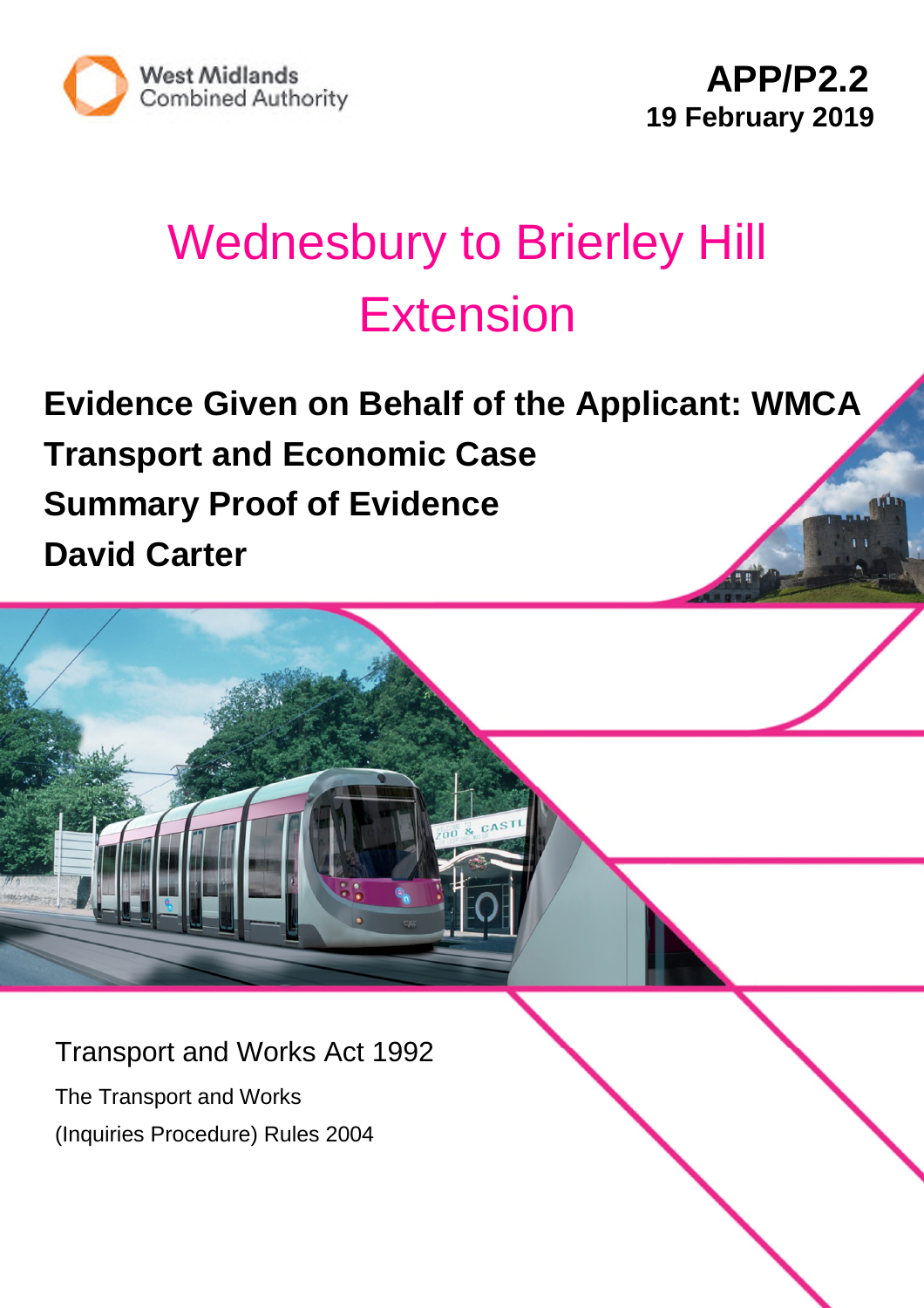## **1. SUMMARY AND CONCLUSIONS**

- 1.1.1 My name is David Carter. I am a Market Director with SYSTRA Ltd, a consultancy firm specialising in the transport sector. SYSTRA has been retained by the West Midlands Combined Authority via Transport for the West Midlands, to continue supporting the development of the Wednesbury to Brierley Hill Extension (WBHE) towards final funding and planning approvals.
- 1.1.2 My academic and professional qualifications are:
	- **BSC (Hons) Transport Operation and Planning, The University of Aston in** Birmingham;
	- **Transport Planning Professional Qualification: and**
	- Fellow, Chartered Institute of Logistics and Transport.
- 1.1.3 I have 30 years' transport planning experience. In that time, I have led and contributed to business cases for a range of transport interventions, and I have a specialism in rapid transit schemes, having worked on schemes in the West Midlands, alongside other parts of the UK. I have appeared as the Expert Witness to the Transport and Works Act Public Inquiry for similar transit scheme extensions addressing Forecasting and Appraisal issues.
- 1.1.4 The scope of my evidence is primarily to demonstrate the economic case for the WBHE, setting out the economic appraisal methodologies used and the resulting economic appraisal and Value for Money assessment. As such, my evidence contributes to the consideration of Matters 1, 3 and 4 of the Statement of Matters [GEN 3]. My evidence also addresses a number of the issues raised by Objectors, primarily covering economic impact issues, both of the construction phase and the longer-term operational phase.
- 1.1.1 The granting of the Midland Metro (Wednesbury to Brierley Hill and Miscellaneous Amendments) Order 2005 [WBHE/B2] followed an examination of the transport and economic case for the scheme submitted to Government and the 2004 Public Inquiry.
- 1.1.2 Since the approval of the granting of the Midland Metro (Wednesbury to Brierley Hill and Miscellaneous Amendments) Order 2005 [WBHE/B2], further work has been undertaken on updating the business case for funding the Metro extension.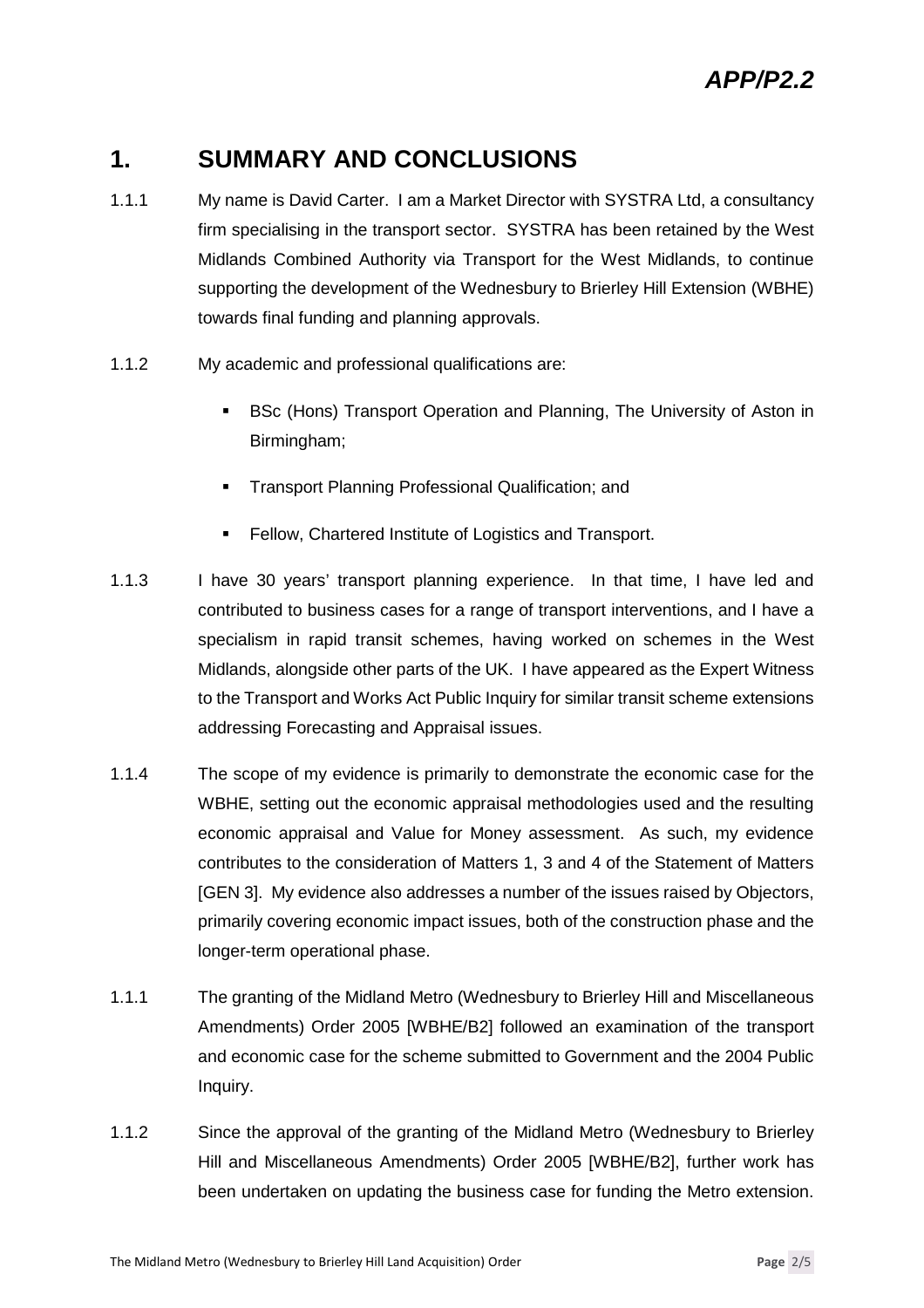Based on the Wednesbury to Brierley Hill Business Case [WBHE/D3-D7], funding of £250m from the Transforming Cities Fund was allocated to the West Midlands Combined Authority (WMCA) by Government on 20<sup>th</sup> November 2017, as set out in the Funding Statement [WBHE/A6].

- 1.1.3 The economic appraisal of the WBHE has been undertaken in line with the Department for Transport's appraisal guidance (WebTAG) and accordingly meets wider Treasury economic appraisal requirements. In my opinion, the appraisal of the WBHE has been undertaken in a way that is proportionate to the cost of the WBHE and the scale of its impacts.
- 1.1.4 Following this approach, the WBHE generates a net present value of £275m (present value 2010 prices), and an adjusted benefit to cost ratio of 2.27 when including wider economic impacts and land value uplift.
- 1.1.5 In addition to the monetised cost benefit analysis, the WBHE offers strong support in other appraisal areas, especially in terms of connectivity to employment and other facilities and in providing benefits to deprived areas along the WBHE routes and along the Metro line between Wolverhampton and Birmingham. The WBHE generates limited adverse impacts, with any environmental impacts governed by the Conditions 10 and 11 attached to the deemed planning consents [WBHE/B7].
- 1.1.6 In my opinion, the economic performance of the WBHE represents value for money, with the benefit cost ratio for the WBHE suggesting the scheme offers 'high' value for money. This view is derived from a consideration of the benefit cost ratio of the scheme driven by both by transport benefits and very strong wider economic benefits, alongside additional impacts that do not form part of the benefit cost ratio but provide very strong support for wider local and national policies. I would also suggest that this view is more widely held and confirmed by the DfT in awarding funding for the scheme through the Transforming Cities Fund.
- 1.1.7 The economic case includes wider economic impacts and land value uplift based on established WegTAG appraisal approaches. Further work undertaken through the Wednesbury to Brierley Hill Metro Extension Economic Impact Assessment [WBHE/D28] identified and quantified some of the more tangible economic and local growth-oriented benefits associated with the WBHE, stating, in 2.7, that "*The extension of the Metro through Wednesbury to Brierley Hill provides a gamechanging opportunity for the economic, social and environmental regeneration of the area. The location of Metro stations has the potential to facilitate growth and regeneration, including being the focus of higher density development, as well as*